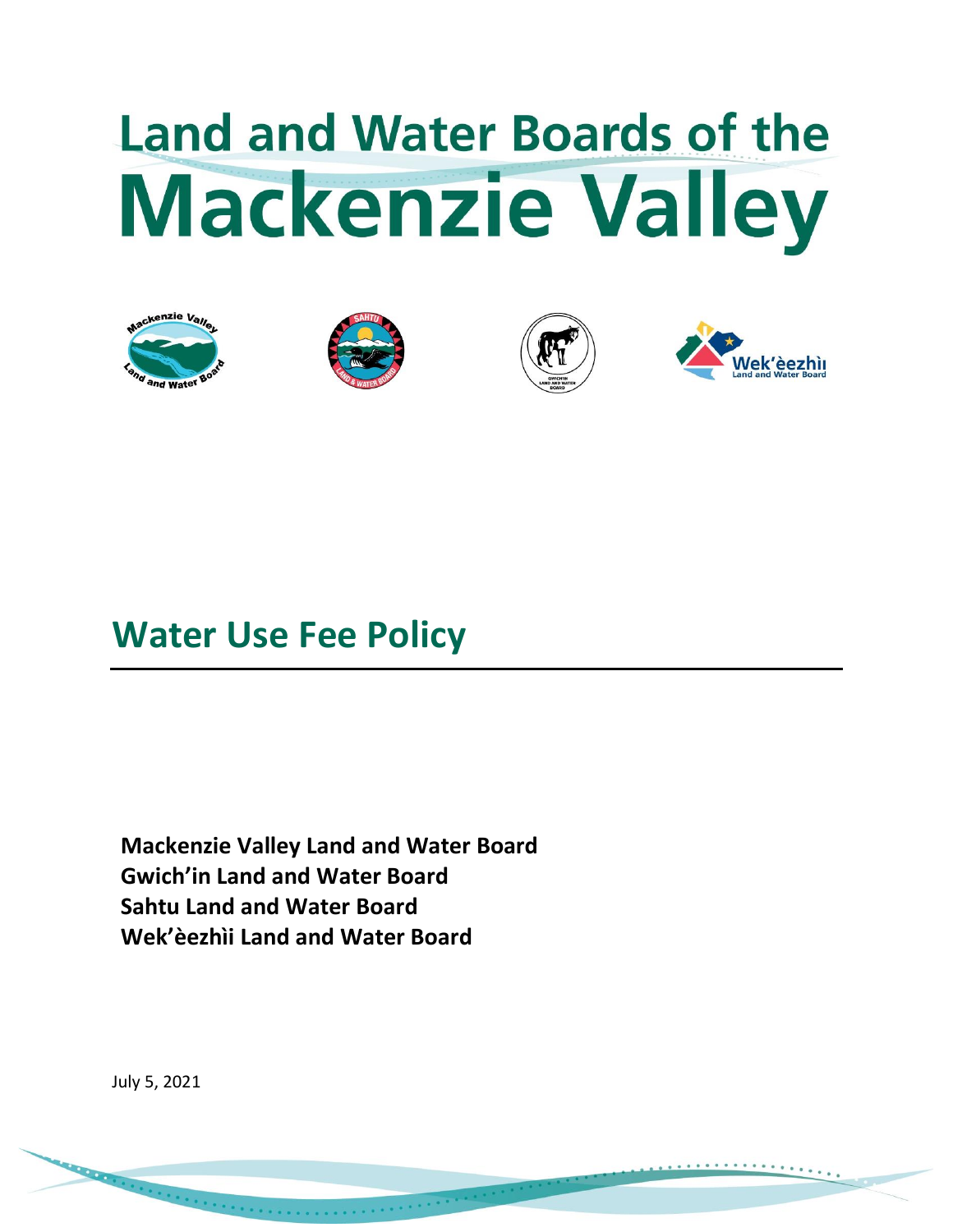### **Definitions and Acronyms**

| Term          | <b>Definition</b>                                                                                                                                                                                                                                                                                                                                                                                                                                                                                                                                                                                                                                                                                                                                                                                                                                                                                  |
|---------------|----------------------------------------------------------------------------------------------------------------------------------------------------------------------------------------------------------------------------------------------------------------------------------------------------------------------------------------------------------------------------------------------------------------------------------------------------------------------------------------------------------------------------------------------------------------------------------------------------------------------------------------------------------------------------------------------------------------------------------------------------------------------------------------------------------------------------------------------------------------------------------------------------|
| applicant     | A person who has filed a water licence application with a Board.                                                                                                                                                                                                                                                                                                                                                                                                                                                                                                                                                                                                                                                                                                                                                                                                                                   |
| <b>Boards</b> | The Land and Water Boards of the Mackenzie Valley, as<br>mandated by the Mackenzie Valley Resource Management Act<br>(MVRMA).<br>Part 3 of the MVRMA establishes regional land and water<br>boards with the power to regulate the use of land and water,<br>and the deposit of waste, including the issuance of land use<br>permits and water licences, so as to provide for the<br>conservation, development, and utilization of land and water<br>resources in a manner that will ensure the optimum benefit<br>to the residents of the management area and of the<br>Mackenzie Valley and to all Canadians.<br>Part 4 of the MVRMA establishes the Mackenzie Valley Land<br>$\bullet$<br>and Water Board (MVLWB).<br>Regional Land and Water Boards have been established in<br>$\bullet$<br>the Gwich'in, Sahtu, and Wek'èezhìi management areas and<br>now form Regional Panels of the MVLWB. |
| <b>GLWB</b>   | Gwich'in Land and Water Board                                                                                                                                                                                                                                                                                                                                                                                                                                                                                                                                                                                                                                                                                                                                                                                                                                                                      |
| <b>INAC</b>   | Indian and Northern Affairs Canada (now Crown-Indigenous<br>Relations and Northern Affairs Canada)                                                                                                                                                                                                                                                                                                                                                                                                                                                                                                                                                                                                                                                                                                                                                                                                 |
| licence       | A water licence required as per Column III or IV of Schedules D to<br>H of the Waters Regulations (outside of federal areas) and<br>Column III or IV of Schedules IV to VIII of the MVFAWR (in federal<br>areas).                                                                                                                                                                                                                                                                                                                                                                                                                                                                                                                                                                                                                                                                                  |
| licensee      | A holder of a licence issued by a Board.                                                                                                                                                                                                                                                                                                                                                                                                                                                                                                                                                                                                                                                                                                                                                                                                                                                           |
| <b>MVFAWR</b> | Mackenzie Valley Federal Areas Waters Regulations                                                                                                                                                                                                                                                                                                                                                                                                                                                                                                                                                                                                                                                                                                                                                                                                                                                  |
| <b>MVLWB</b>  | Mackenzie Valley Land and Water Board                                                                                                                                                                                                                                                                                                                                                                                                                                                                                                                                                                                                                                                                                                                                                                                                                                                              |
| <b>MVRMA</b>  | Mackenzie Valley Resource Management Act                                                                                                                                                                                                                                                                                                                                                                                                                                                                                                                                                                                                                                                                                                                                                                                                                                                           |
| project       | Any undertaking (as defined in section 1 of the Waters<br>Regulations and section 2 of the MVFAWR) <sup>1</sup> that requires a water<br>licence.                                                                                                                                                                                                                                                                                                                                                                                                                                                                                                                                                                                                                                                                                                                                                  |
| <b>SLWB</b>   | Sahtu Land and Water Board                                                                                                                                                                                                                                                                                                                                                                                                                                                                                                                                                                                                                                                                                                                                                                                                                                                                         |
| <b>WLWB</b>   | Wek'èezhìi Land and Water Board                                                                                                                                                                                                                                                                                                                                                                                                                                                                                                                                                                                                                                                                                                                                                                                                                                                                    |

<sup>&</sup>lt;sup>1</sup> "Undertaking" is defined, in section 1 of the <u>[Waters Regulations](https://mvlwb.com/sites/default/files/documents/TAB%207%20-%20Waters%20Regulations%20-%202014.pdf)</u> and section 2 of the [MVFAWR,](http://laws-lois.justice.gc.ca/PDF/SOR-93-303.pdf) as: an undertaking in respect of which water is to be used or waste is to be deposited, of a type set out in Schedule B, or Schedule II, respectively.

. . . . . . .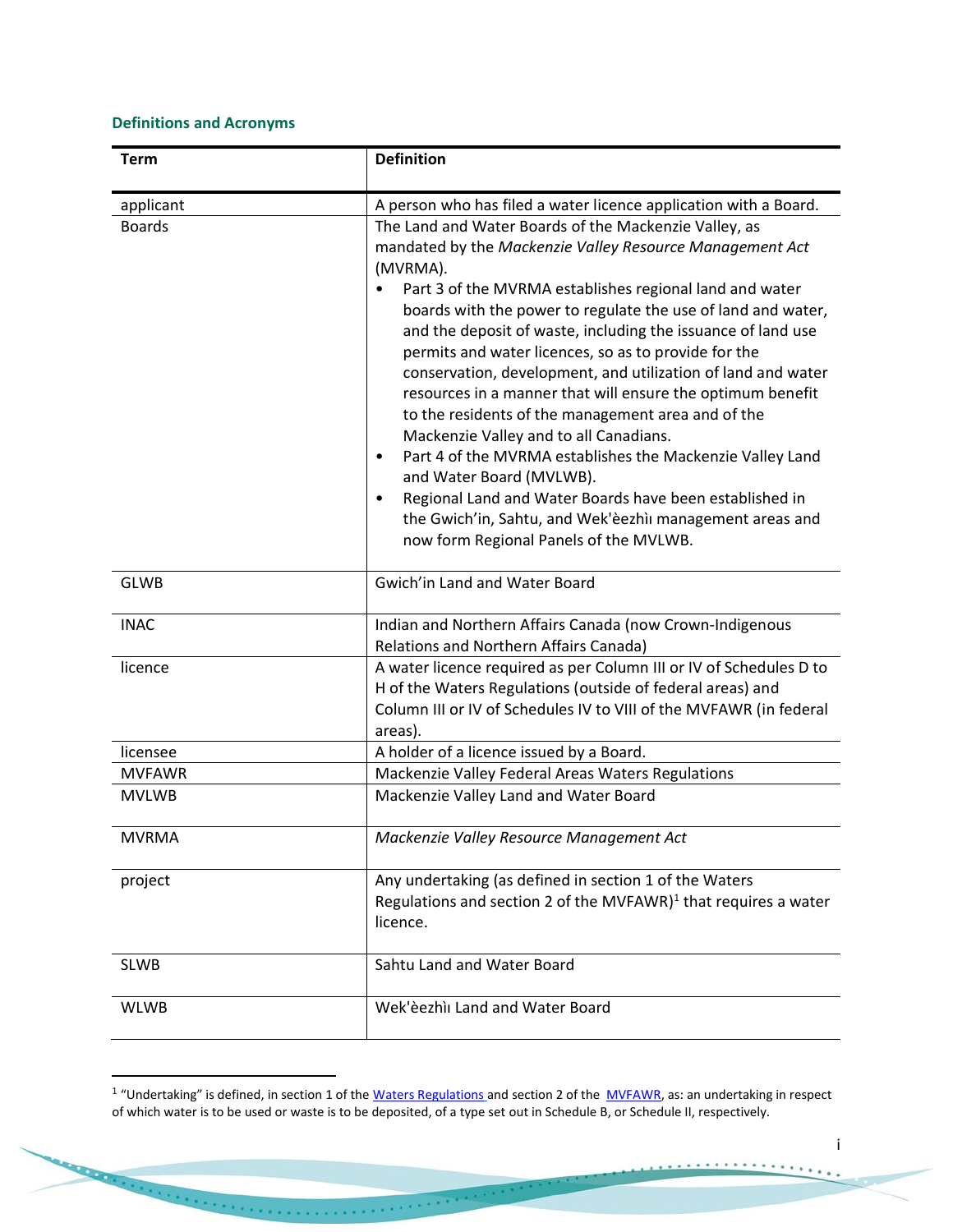#### **1.0 Purpose**

Section 8 of the [Waters Regulations](https://mvlwb.com/sites/default/files/documents/TAB%207%20-%20Waters%20Regulations%20-%202014.pdf) and section 9 of the [Mackenzie Valley Federal Areas Waters](http://laws-lois.justice.gc.ca/PDF/SOR-93-303.pdf)  [Regulations](http://laws-lois.justice.gc.ca/PDF/SOR-93-303.pdf) (MVFAWR) specify the amount of fees a licensee must pay for the right to use water for a licensed project.

To ensure that water use fees are being calculated consistently, the Land and Water Boards of the Mackenzie Valley (Boards) require the use of the *[Water Use Fee Calculator](https://glwb.com/sites/default/files/documents/Water%20Use%20Fees%20Calculator_%20V1.5.xls)* (Calculator)<sup>2</sup> that was developed by Indian and Northern Affairs Canada (INAC). The Boards have developed this Policy to provide further clarification about how water use fees are to be calculated.

For more information about the Boards' regulatory processes for water licences, please refer to the Boards' *[Guide to the Water Licensing Process](https://mvlwb.com/sites/default/files/2020-09/lwb_guide_to_the_water_licensing_process_-_final_-_sep_16_20.pdf)*. 3

#### **2.0 Authority**

The Boards' authority to develop and implement this Policy is granted under sections 65, 102, and 106 of the *[Mackenzie Valley Resource Management Act](http://laws-lois.justice.gc.ca/PDF/M-0.2.pdf)* (MVRMA).

#### **3.0 Application of this Policy**

This Policy will be applied by the following Boards for all projects that require a water licence:

- Mackenzie Valley Land and Water Board
- Gwich'in Land and Water Board
- Sahtu Land and Water Board
- Wek'èezhìi Land and Water Board.

If there is a discrepancy between the information provided in this Policy and the Regulations, then the Regulations will prevail.

#### **4.0 Water Use Fees**

#### **4.1 Who pays fees?**

For mining and milling, industrial, power, agricultural, and miscellaneous projects that require a licence, applicants and licensees are required to pay water use fees (**even if the water use volumes are less than the legislated licensing criteria for water use).**<sup>4</sup> No water use fees are required for municipal, conservation, or recreational projects, and in most cases, federal and territorial governments do not pay water use fees.<sup>5, 6</sup>

<sup>&</sup>lt;sup>2</sup> See the Apply for a Permit/Licence webpage on any of the Boards' websites

[<sup>\(</sup>www.glwb.com](http://www.glwb.com/)[/www.mvlwb.com/](https://mvlwb.com/)[www.slwb.com](http://www.slwb.com/)[/www.wlwb.ca/\)](https://wlwb.ca/) to access the [Water Use Fee Calculator.](https://glwb.com/sites/default/files/documents/Water%20Use%20Fees%20Calculator_%20V1.5.xls)

<sup>3</sup> See the Policies and Resources webpage on any of the Boards' websites for the Boards' *[Guide to the Water Licensing Process](https://mvlwb.com/sites/default/files/2020-09/lwb_guide_to_the_water_licensing_process_-_final_-_sep_16_20.pdf)*.

<sup>&</sup>lt;sup>4</sup> See subsection 8(1) of the [Waters Regulations](https://mvlwb.com/sites/default/files/documents/TAB%207%20-%20Waters%20Regulations%20-%202014.pdf) and subsection 9(1) of the [MVFAWR.](http://laws-lois.justice.gc.ca/PDF/SOR-93-303.pdf)

<sup>5</sup> Ibid.

<sup>6</sup> See section 3 of the *[Waters Act](https://www.justice.gov.nt.ca/en/files/legislation/waters/waters.a.pdf)* and section 7 of the [MVRMA.](http://laws-lois.justice.gc.ca/PDF/M-0.2.pdf) Note that federal governments may be required to pay water use fees on lands administered by the GNWT, and vice versa.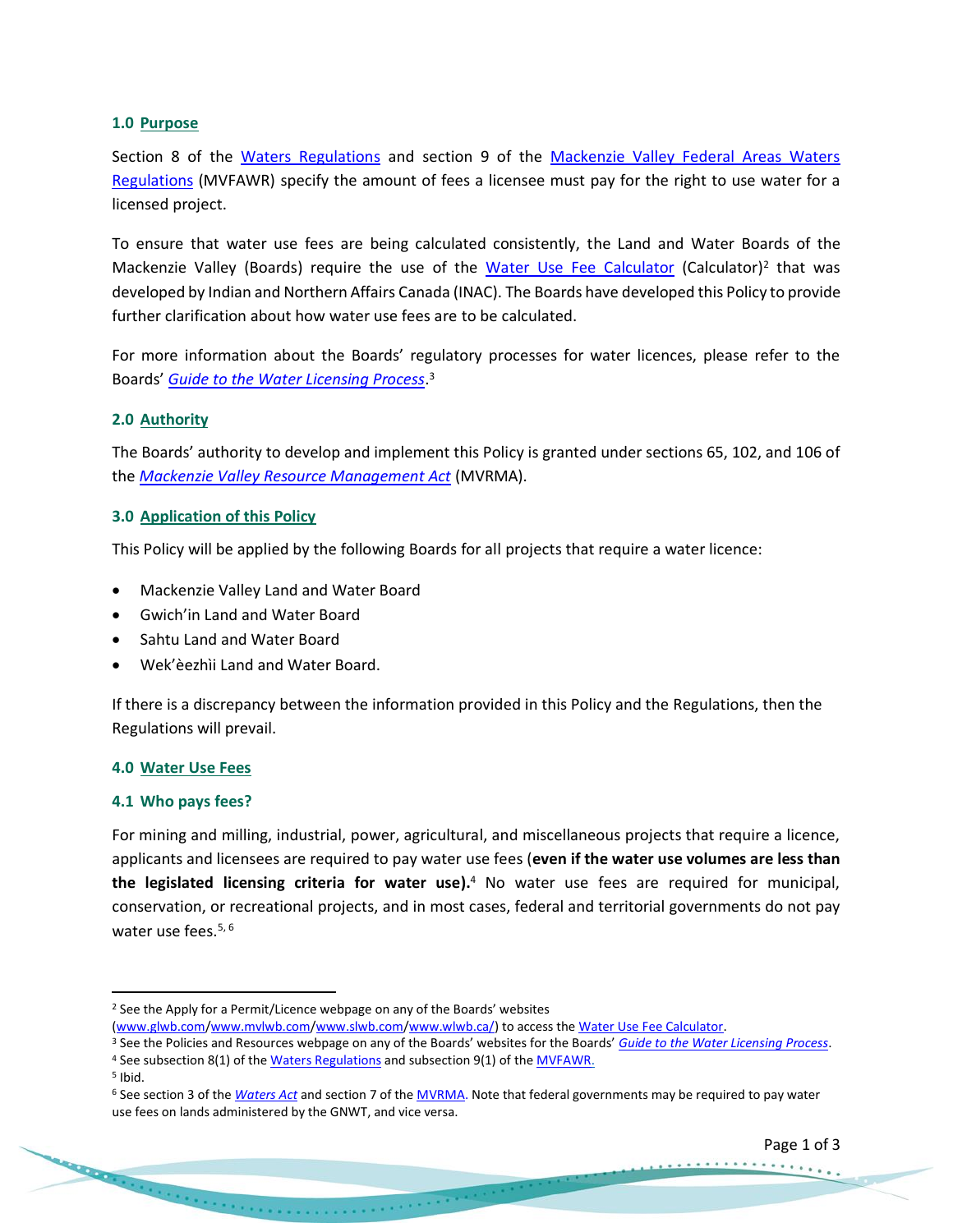#### **4.2 When are fees paid?**

When water use fees are required, the fees for the first year's activities must accompany the licence application.<sup>7</sup> Water use fees for subsequent years are to be paid annually on or before the date set out in the licence conditions and in advance of using the water.<sup>8</sup>

When an amendment application includes a proposed increase in the volume of water to be used, the fees for the proposed additional volume must accompany the licence application. $9$ 

Renewal applications should include the water use fees for the first year of the new licence. If the proposed water use volume is the same, the fees will be the same as those set out in the existing licence. If there are changes to the proposed water use volume, the applicant must calculate and pay the fees based on the proposed volume.

If the fees paid with the application are greater than what is required, then the licensee will receive a refund.<sup>10</sup>

#### **4.3 How are fees calculated?**

Water use fees are calculated based on the Waters Regulations or the MVFAWR, as applicable.<sup>11</sup> Applicants must use the [Water Use Fee Calculator](https://glwb.com/sites/default/files/documents/Water%20Use%20Fees%20Calculator_%20V1.5.xls) to calculate the first year's fees based on the proposed water use volume; water use fees for subsequent years will be set out in the licence conditions. The Calculator also calculates fees in cases where the applicant proposes to use water for only a portion of the year, and in cases where the proposed water use volume is less than the licensing criteria (i.e., when the licence is required for the deposit of waste).

**Fees are based on the volume of water that is authorized by the water licence, and not on the amount that is actually used.** Therefore, applicants need to be clear about the volumes they are applying for and when they want to use water during the life of the licence. If the applicant intends to use different amounts of water in different phases or years of the project, this must be clearly set out in the application, so that it can be accounted for in the licence conditions.

Any direct or indirect removal of water from a water source for any period of time is considered a water use. All proposed water uses must be described in a water licence application and included in the proposed total water use volume. The Boards' *[Reference Bulletin](https://glwb.com/sites/default/files/lwb_reference_bulletin_-_water_use_-_jun_11_20.pdf) - Water Use* provides more information on what is considered a water use.<sup>12</sup>

There are no water use fees for water that is diverted but is not otherwise used (e.g., dewatering if the water is not used for any other project activities).<sup>13</sup>

<sup>7</sup> See subsection 8(1) of the [Waters Regulations](https://mvlwb.com/sites/default/files/documents/TAB%207%20-%20Waters%20Regulations%20-%202014.pdf) and subsection 9(1) of the [MVFAWR](http://laws-lois.justice.gc.ca/PDF/SOR-93-303.pdf)*.*

<sup>8</sup> See subsection 8(6) of the [Waters Regulations](https://mvlwb.com/sites/default/files/documents/TAB%207%20-%20Waters%20Regulations%20-%202014.pdf) and subsection 9(6) of the [MVFAWR](http://laws-lois.justice.gc.ca/PDF/SOR-93-303.pdf)*.*

<sup>9</sup> See subsection 8(1) of the [Waters Regulations](https://mvlwb.com/sites/default/files/documents/TAB%207%20-%20Waters%20Regulations%20-%202014.pdf) and subsection 9(1) of the [MVFAWR](http://laws-lois.justice.gc.ca/PDF/SOR-93-303.pdf)*.*

<sup>10</sup> See subsection 8(7) of the [Waters Regulations](https://mvlwb.com/sites/default/files/documents/TAB%207%20-%20Waters%20Regulations%20-%202014.pdf) and subsection 9(7) of the [MVFAWR](http://laws-lois.justice.gc.ca/PDF/SOR-93-303.pdf)*.*

<sup>&</sup>lt;sup>11</sup> See subsection 8 of th[e Waters Regulations](https://mvlwb.com/sites/default/files/documents/TAB%207%20-%20Waters%20Regulations%20-%202014.pdf) and subsection 9 of th[e MVFAWR.](http://laws-lois.justice.gc.ca/PDF/SOR-93-303.pdf)

<sup>12</sup> See the Reference Bulletins webpage on any of the Boards' websites for the Boards' *[Reference Bulletin -](https://glwb.com/sites/default/files/lwb_reference_bulletin_-_water_use_-_jun_11_20.pdf) Water Use*.

<sup>&</sup>lt;sup>13</sup> See subsection 8(5) of th[e Waters Regulations](https://mvlwb.com/sites/default/files/documents/TAB%207%20-%20Waters%20Regulations%20-%202014.pdf) and subsection 9(5) of th[e MVFAWR.](http://laws-lois.justice.gc.ca/PDF/SOR-93-303.pdf)